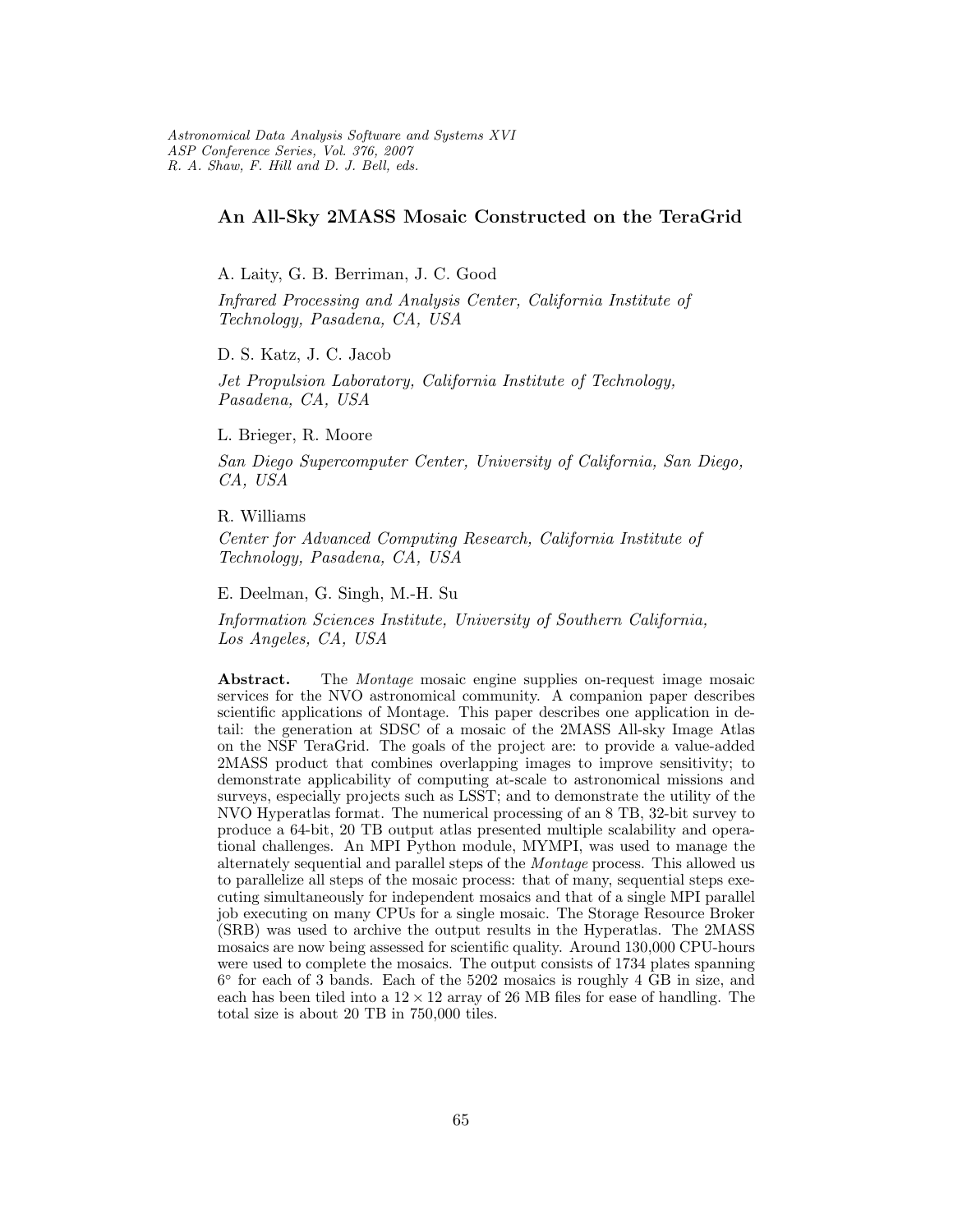## 1. Project Goals

The goals of the project were to provide a value-added Two-Micron All-Sky Survey<sup>1</sup> (2MASS) product that combines overlapping images to improve sensitivity; to demonstrate applicability of computing at-scale to astronomical missions and surveys, especially projects such as the Large Synoptic Survey Telescope; and to demonstrate the utility of the NVO [Hyperatlas](http://www.us-vo.org/pubs/files/hyperatlas.pdf)<sup>2</sup> format.

The scientific and technical applications of wide-area mosaics involve visualization of the content and observational coverage of large regions. Examples of science questions, and the role of the mosaic in addressing them, are:

- Q: I am planning an observing proposal of a cluster of galaxies. What observations have been made in this area?
	- Superimpose footprints of observations on a mosaic of the cluster
- Q: I am studying a large molecular cloud. Are there candidate sources not recorded in individual source catalogs?
	- Superimpose locations of sources from existing catalogs on mosaics from surveys at different wavelengths
	- Examine multi-wavelengths mosaics for new candidate sources seen in at least two wavelengths

Q: Have I found a high proper motion object or an artifact in an image? Is it a T-dwarf candidate or is it in a region of higher than average extinction?

- Examine mosaics from 2MASS, SDSS and DPOSS, all at different epochs
- Examine mosaics at different wavelengths to study distribution of color across images.

Another application of a mosaic is in quality assurance. Wide area coverage simplifies identification of artifacts present over spatial scales of several degrees, which may be caused by diffraction spikes, ghost images, and filter and dichroic glints. Figure 1 shows such artifacts image defects in a 3-color cutout,  $5°$  on a side, from the portion of the all-sky mosaic centered on Wolf 359.

## 2. Calculation of the Mosaic

The mosaic was calculated with the Montage image mosaic toolkit on the Teragrid. Montage is highly parallelizable, processes FITS images with any WCS projection, re-projects images while preserving flux and astrometry, and rectifies variable sky emission to a common level.

The mosaic was computed from the 4,121,440 files (12.4 TB; 32-bit) of the 2MASS atlas image data at  $J, H$ , and  $Ks$ ; each 2 MB in size (with 32-bit pixels).

<sup>1</sup>http://www.ipac.caltech.edu/2mass

<sup>2</sup>http://www.us-vo.org/pubs/files/hyperatlas.pdf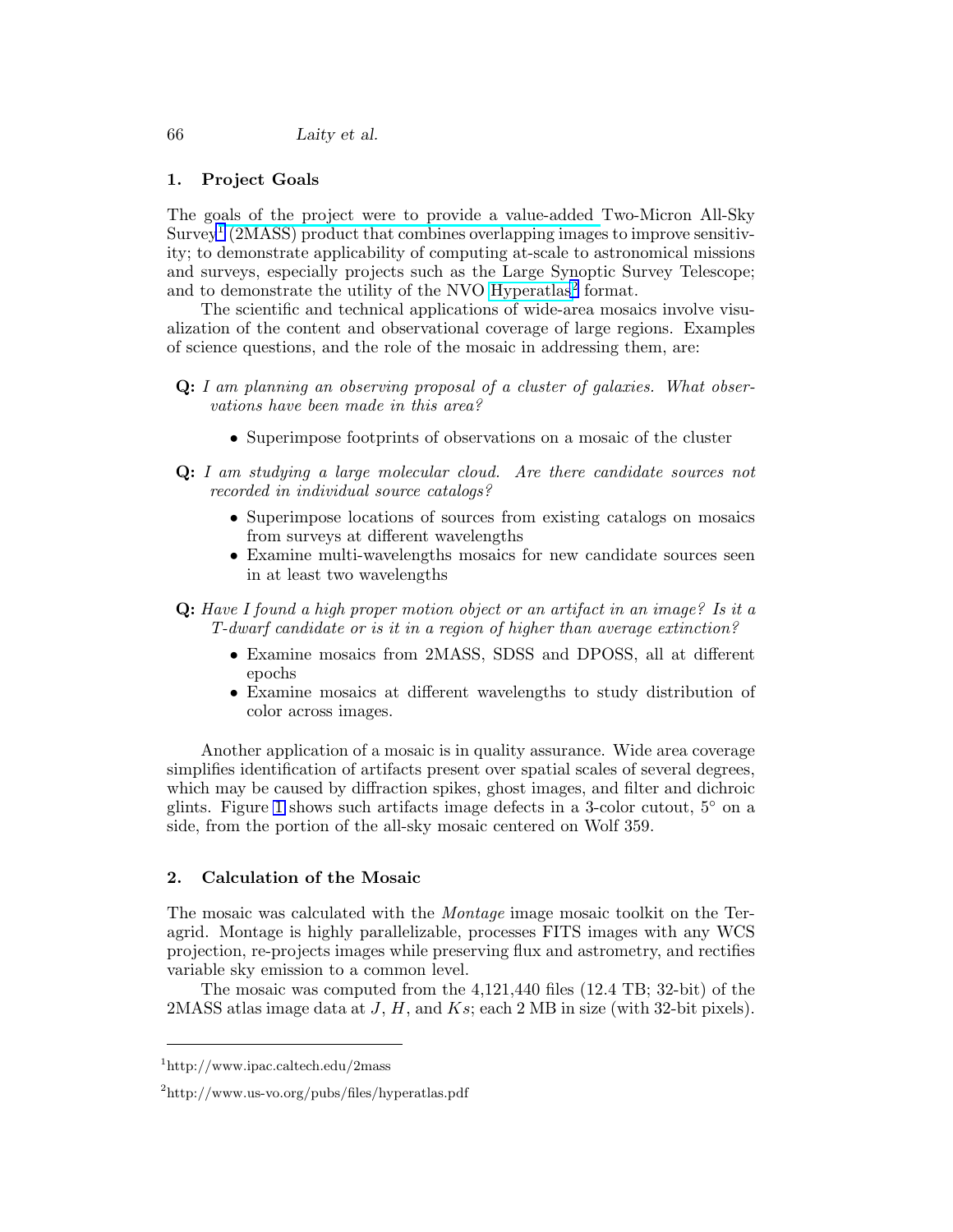An All-Sky 2MASS Mosaic Constructed on the TeraGrid 67



Figure 1. Three-color cut-out from the 2MASS all sky mosaic, centered on Wolf 359. The image is 5◦ on a side.

The all-sky mosaic was performed on the [Distributed Terascale Facility](http://www.teragrid.org)<sup>3</sup> node at [San Diego Supercomputer Center \(SDSC\)](http://www.sdsc.edu)<sup>4</sup> , with parallelization through the Message Passing Interface (MPI). The images distributed to multiple nodes of a cluster for parallel steps. The input files that fell on mosaic boundaries were opened, read, and used multiple times in the processing of adjacent mosaics, so that a total of 14 TB in 6,275,494 files were actually opened and read. The processing time to complete the mosaics was more than 100,000 CPU-hours on a Teragrid Linux cluster (1.5 Ghz Intel Itanium-2 processors); this included time for a shake-down of the hardware.

<sup>3</sup>http://www.teragrid.org

<sup>4</sup>http://www.sdsc.edu